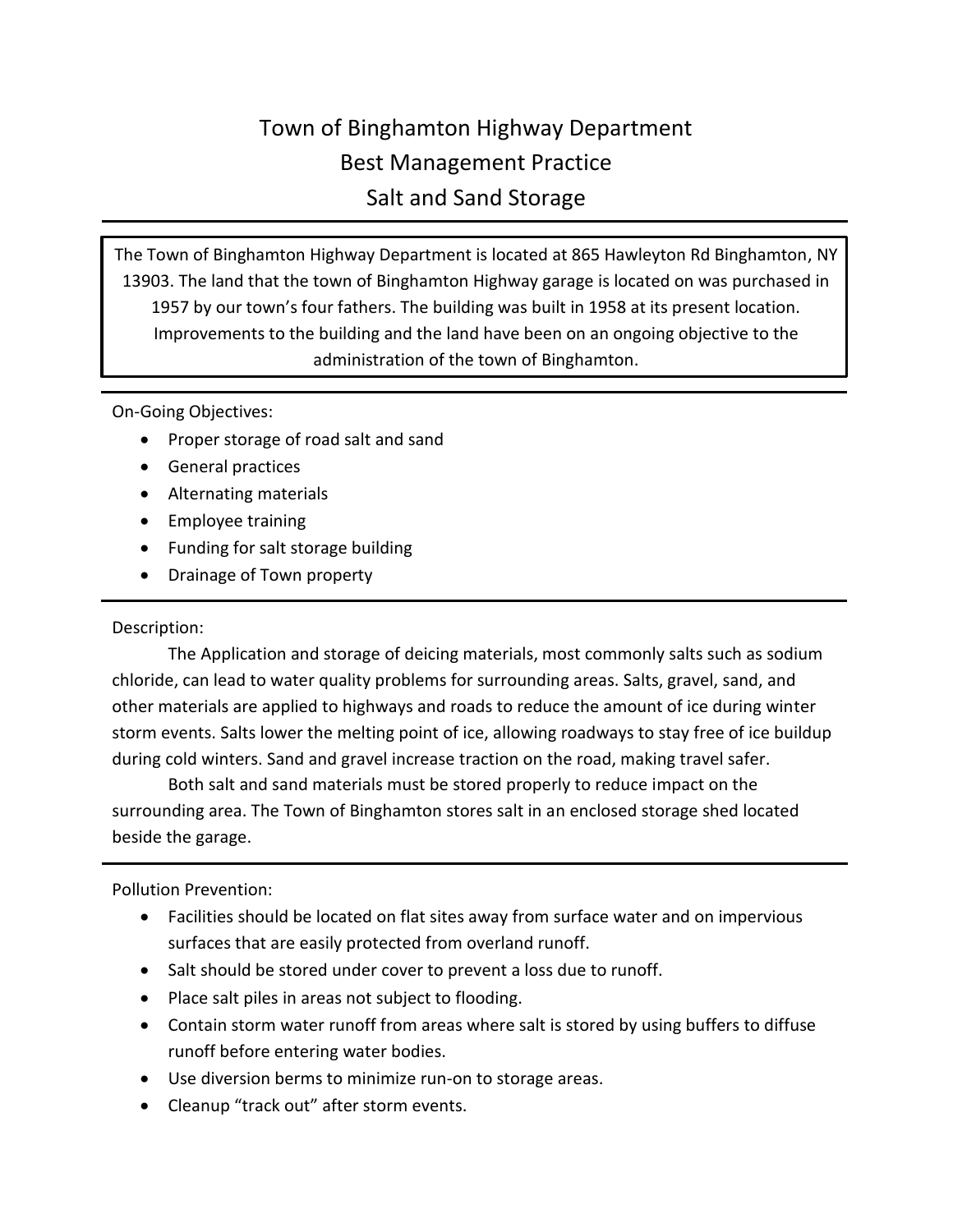Suggested Protocols:

- Salt should be covered, preferably in a permanent, roofed structure, to prevent rain and snow from reaching it.
- Salt should be stored on an impermeable pad, not on the ground. Asphalt is the most widely used material for pads, since salt has little effect on it. However, concrete is sometimes used. Concrete must be high quality, air-entrained and treated with linseed oil or asphalt-type coatings to reduce chloride penetration, and prevent scaling or spalling (i.e. flaking).
- Any runoff that might occur should be contained within the storage site through an appropriate drainage design. Storage pads should slope to let water drain away, and the water channeled to a collection point via ditches, pipes or tile. This brine can then be reapplied to the stockpile during dry seasons, or applied to spreader loads prior to street applications
- Any salt storage areas existing in sensitive areas (i.e. zone of influence of water supply wells, significant recharge areas, lakes and wetlands) should be relocated.

Impacts of Materials:

- Salt (NaCL)
	- o Deplete the oxygen supply needed by aquatic animals and plants
	- $\circ$  Leach into the ground and change the soil composition, making it hard for plants to survive
	- $\circ$  Leach into the groundwater, which sometimes flows to surface water; both are sources of drinking water
	- o Deteriorate paved surfaces, buildings, infrastructures, and the environment
- Sand
	- o Bury the aquatic floor life, fill in habitats, and cloud the water
	- $\circ$  Erode the stream banks and other landscapes as it is carried to the surface waters by storm water runoff
	- o Cause premature deterioration of floor surfaces as it is tracked into buildings
	- o Lose its effectiveness after becoming embedded in snow and ice
	- $\circ$  Enter catch basins, storm drains, and surface waters if it is not swept up each spring
	- o Contribute to plugged storm drains, which can cause flooding

Training:

Train drivers to improve loading of materials, application techniques and reduce losses.